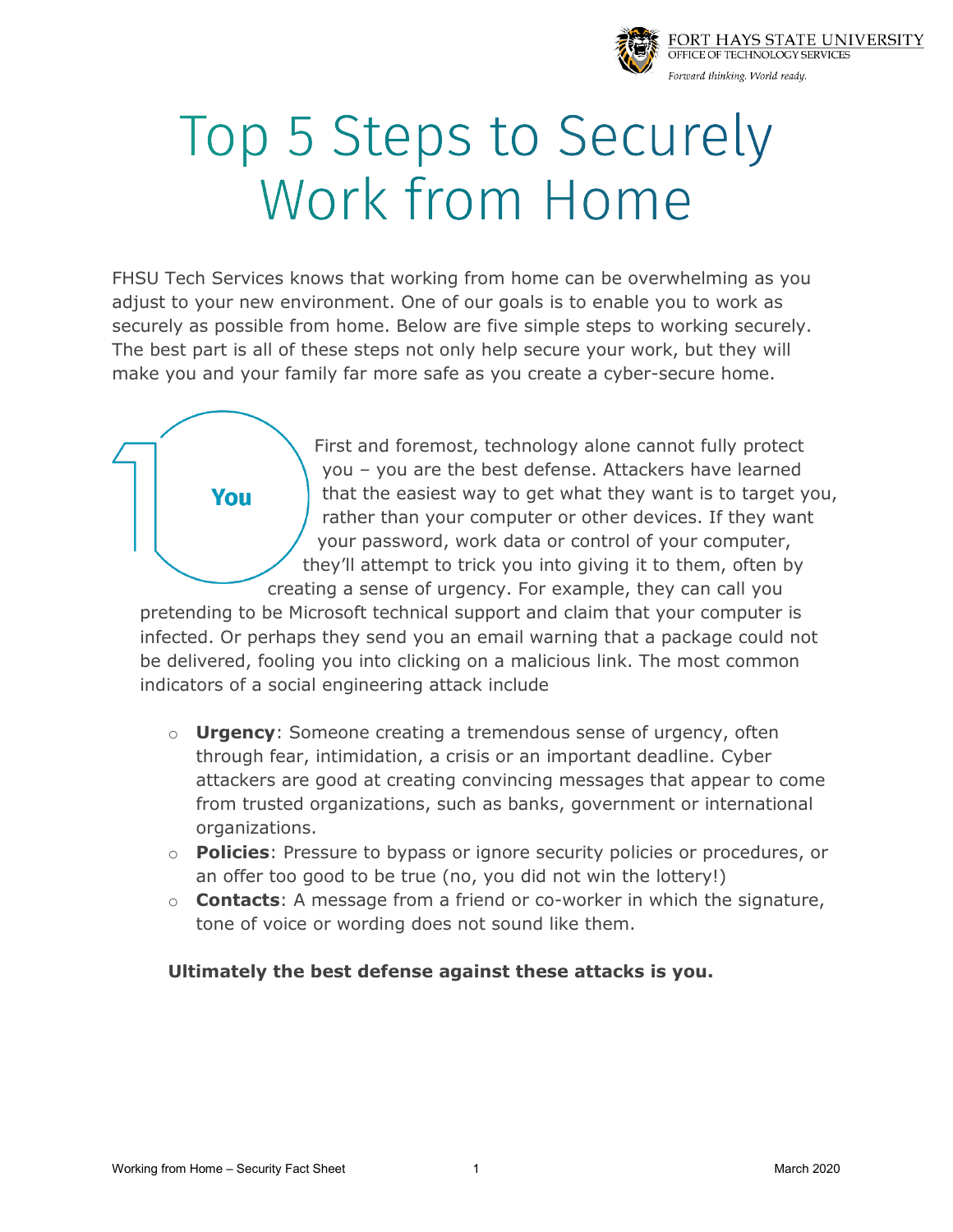## **Home** Network

**Home Network**: Almost every home network starts with a wireless (often called Wi-Fi) network. This is what enables all of your devices to connect to the Internet. Most home wireless networks are controlled by your Internet router or a separate, dedicated wireless access point. Both work in the same way: by broadcasting wireless signals to which home devices connect. This means securing your wireless network is a key part of protecting your home. We recommend

the following steps to secure it:

- o **Change the default administrator password:** The administrator account is what allows you to configure the settings for your wireless network. An attacker can easily discover the default password that the manufacturer has provided.
- o **Allow only people that you trust:** Do this by enabling strong security so that only people you trust can connect to your wireless network. Strong security will require a password for anyone to connect to your wireless network. It will encrypt their activity once they are connected.
- o **Make passwords strong:** The passwords people use to connect to your wireless network must be strong and different from the administrator password. Remember, you only need to enter the password once for each of your devices, as they store and remember the password.

Not sure how to do these steps? Ask your Internet Service Provider, check their website, check the documentation that came with your wireless access point, or refer to the vendor's website.



When a site asks you to create a password: the more characters it has, the stronger it is. Using a passphrase is one of the simplest ways to ensure that you have a strong password. A passphrase is nothing more than a password made up of multiple words, such as "*bee honey bourbon.*" Using a unique passphrase means using a different one for each device or online account. This way if one passphrase is compromised, all of your other accounts and devices are still

safe.

Additionally, enable two-step verification (also called two-factor or multi-factor authentication) on your work and personal accounts whenever possible. Twostep verification is probably the most important step you can take to protect your online accounts, and this is why FHSU uses Duo Multifactor Authentication!